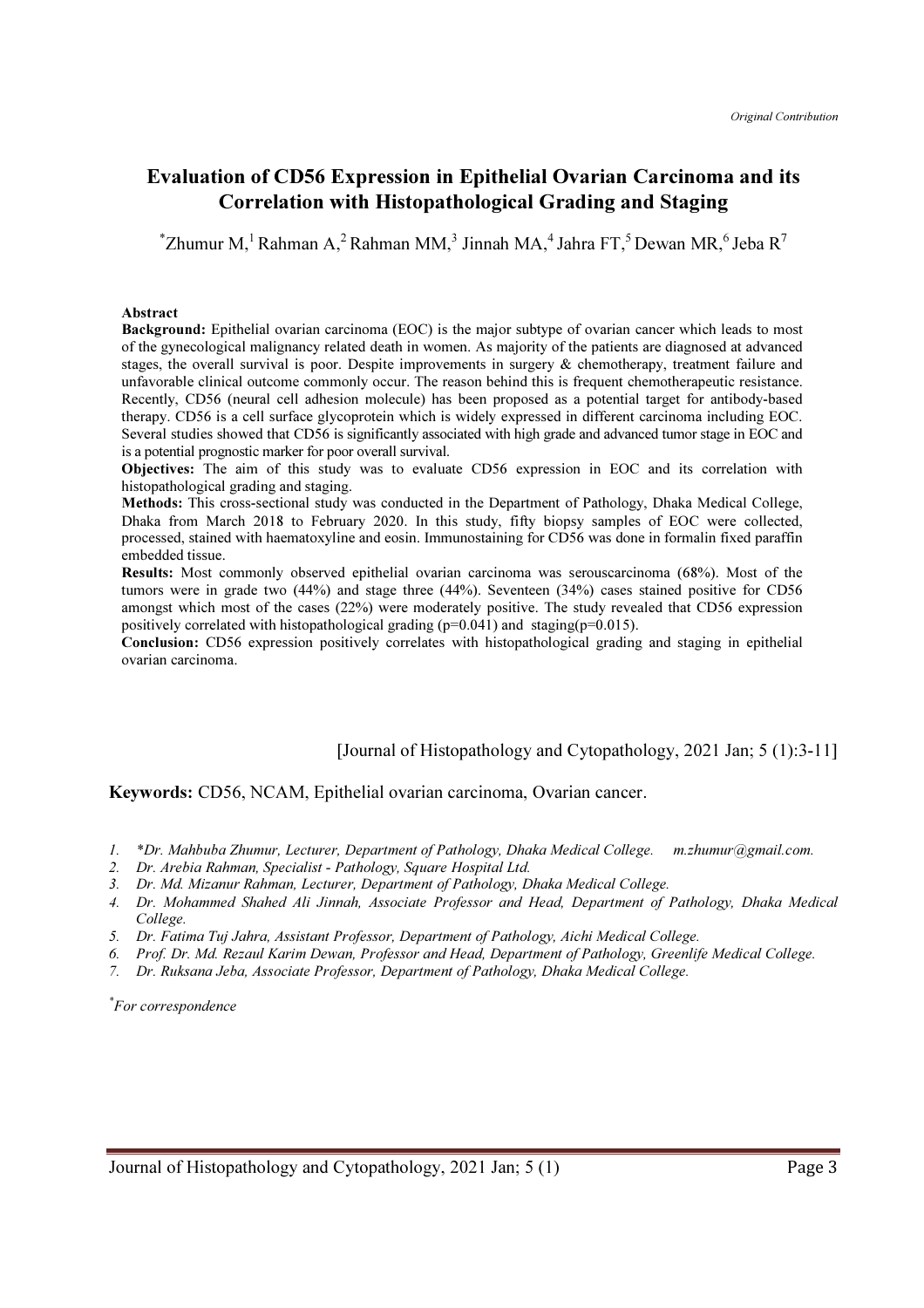### Introduction

Ovarian cancer is the deadliest of all cancer in female genital tract. Globally, it is the seventh most common cancer in women and eighth most common cause of their cancer mortality.<sup>1</sup> In Bangladesh ovarian cancer is the 12th most common cancer which accounted for 2% of cancer related death in 2018.<sup>2</sup> Approximately ninety percent of all ovarian carcinoma are epithelial ovarian carcinoma (EOC) which is usually diagnosed in advanced stage. As a result, prognosis is poor and the overall 5 year survival rate is only 30-40% despite proper treatment.<sup>3</sup>It is evident that the main cause for the release of tumor cells in invasive carcinomas is the loss of integrity of intercellular junctional molecule. As ovarian carcinomas show frequent metastasis involving the abdominal cavity, a close association has been observed between adhesion molecules and tumor advancement.<sup>4</sup>

CD56, also known as neural cell adhesion molecule (NCAM), is a cell surface glycoprotein that belongs to the immunoglobulin gene superfamily.<sup>5</sup> It has an extracellular portion composed of five Ig domains and two fibronectin type-III repeats. It is primarily expressed in nervous system, neuroendocrine, natural killer, and T cell lineages.<sup>6,7</sup>It regulates adhesion between neurons and between muscle and neurons. It plays important functional roles during neurite outgrowth and neuronal migration and immune surveillance. CD56 mediates these activities by both homophilic and heterophilic interactions.<sup>6</sup> Aberrant CD56 expression is seen in a variety of hematological malignancies such as multiple myeloma, myelocytic and lymphocytic leukemia<sup>8</sup> as well as solid tumors such as small cell lung cancer<sup>9</sup>, Merkel cell cancer<sup>10</sup> and ovarian cancer.<sup>11</sup>CD56 is expressed in altered ovarian epithelium where it interacts with FGFR and

stimulates it. Aberrant FGFR signaling causes tumor cell migration and invasion. $^{12}$ 

Various studies showed that CD56 has significant association with high grade and advanced tumor stage in epithelial ovarian carcinomas.<sup>3,4,12,13</sup> Some studies also carcinomas.3,4,12,13 Some studies also documented CD56 as an independent prognostic marker.<sup>3,13</sup> Recently, a study has been conducted on small cell lung cancer xenograft models and it showed high efficacy of a new CD56 antibody-drug conjugate.<sup>14</sup> This assures the possibility of CD56 being a therapeutic target in EOC in near future. Besides, CD56 may serve as a novel prognostic marker of EOC. However, only limited numbers of studies have been done on the pattern of expression of CD56 in epithelial ovarian carcinomas.

The aim of the study was to investigate the pattern of expression of CD56 in EOC and correlate with histopathological grading and staging.

# Methods

This cross sectional study was carried out in the Department of Pathology, Dhaka Medical College, Dhaka from March 2018 to February 2020 which enrolled fifty histopathologically diagnosed cases of epithelial ovarian carcinomas. During the collection of specimen, all relevant information were recorded systematically in a predesigned data sheet. All the cases were numbered chronologically and the same number was given to histological as well as in immunohistochemical slides. Resected specimens were collected and preserved in 10% buffered neutral formalin solution at room temperature for 24 hours. Histopathological typing and grading were done according to WHO recommendation. The spread of tumor was classified according to TNM staging system.

Journal of Histopathology and Cytopathology, 2021 Jan; 5 (1) Page 4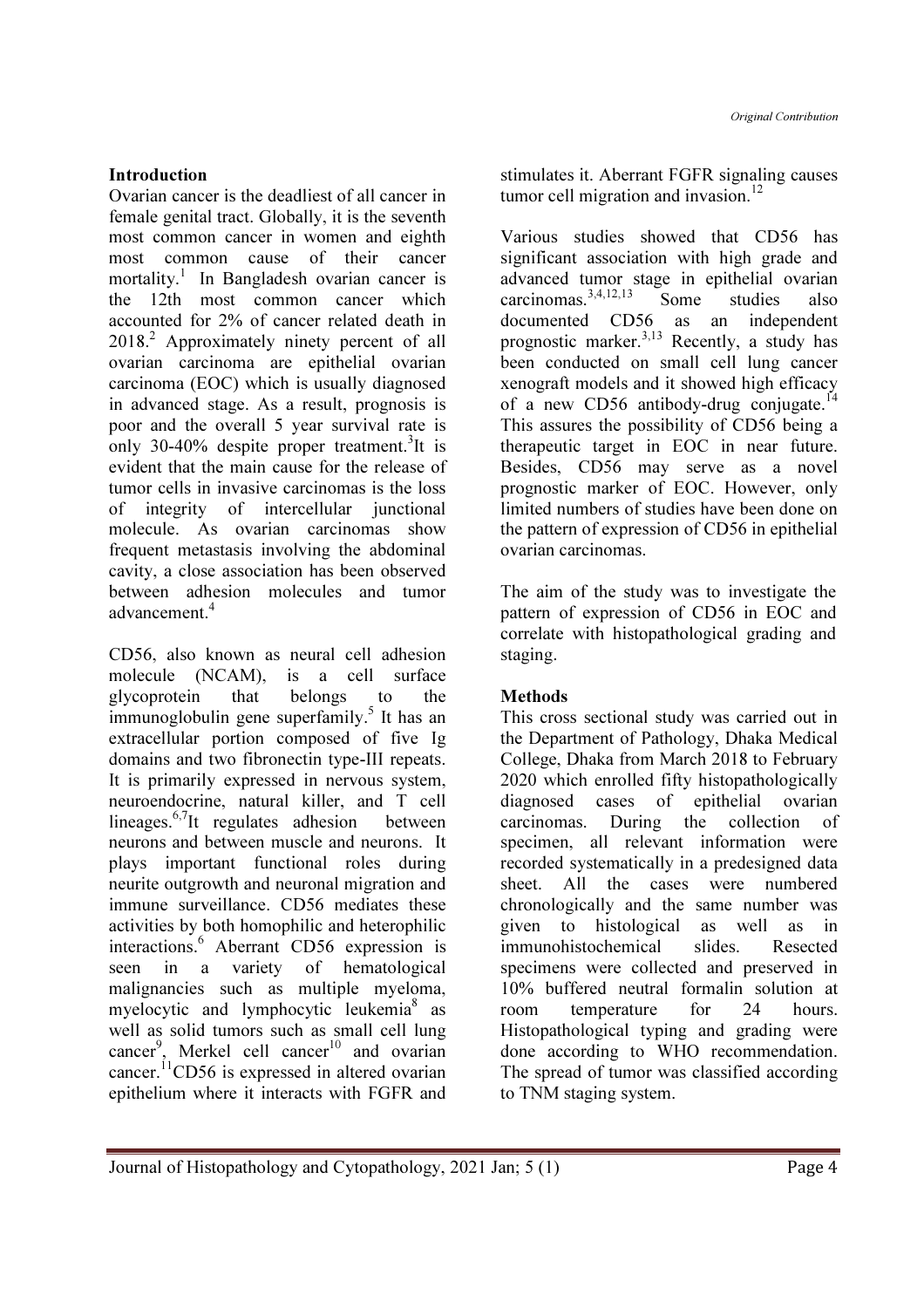For immunohistochemistry staining, 4 micrometer thick tissue sections were taken on poly-L lysine coated slide from the paraffin blocks of tumor. Flex Monoclonal Mouse Anti-Human CD56, Clone 123C3, Ready- to- Use, (Dako Autostainer/Autostainer Plus), Code IS628, Glostrup, Denmark was used as primary antibody. Envision (Ready- to- Use, Dako) was used for CD56 assecondary antibody.

For the semiquantitative scoring of CD56 Remmele/Stegnerimmunoreactive score (IRS score) was used. Based on the staining of the tumor tissue, the intensity of cytoplasmic membranous immunoreactivity was graded from 0 to 3, with 0 as no color reaction, grade 1 as mild reaction, grade 2 as moderate reaction and grade 3 as intense reaction. The score was obtained by multiplying this grade with a factor determined by the percentage of positive tumor cells (No positive cells=0,  $\leq 10\% = 1$ ; 10-50%=2; 51-80%=3;  $>80\% = 4$ ). Score 9- 12 was considered strongly, score 4- 8 moderately, and score 2- 3 mildly positive. Score 0-1 was considered negative.<sup>15</sup>

### Results

In our study fifty cases of epithelial ovarian carcinoma were included. Age of the patients ranged from 21 to 70 years. Most of the

patients (38%) were in fourth decade. Mean age was  $45.96 \pm (11.47)$  years (Table I).

In this study we found four histological subtypes containing 34 (68%) serous, 9 (18%) mucinous, 5 (10%) endometrioid and 2 (4%) clear cell carcinoma (Table III). Most of the cases presented with high grade (Grade 2, 3) and advanced stage (Stage 2, 3) of disease.

Table I: Distribution of the study population according to age (n=50)

| Age (Years) | Frequency | Percentage |
|-------------|-----------|------------|
| 21-30       |           | 10.0       |
| $31-40$     | 10        | 22.0       |
| $41 - 50$   | 19        | 38.0       |
| 51-60       | 12        | 22.0       |
| 61-70       |           | 8.0        |
| Total       | 50        | 100.0      |

Mean  $\pm$  SD (Min-Max)  $45.96 \pm 11.47$  (21-70)

Immunohistochemical expression of CD56 was evaluated by using a semiquantitative score which categorized the immunoreactive cases into mild, moderate and strongly positive cases (Fig-1). Out of 50 cases, 17 (34%) cases were positive for CD56 which were further subdivided into 5 (10%) mild, 11 (22%) moderate and 1 (2%) strongly positive cases (Table II).



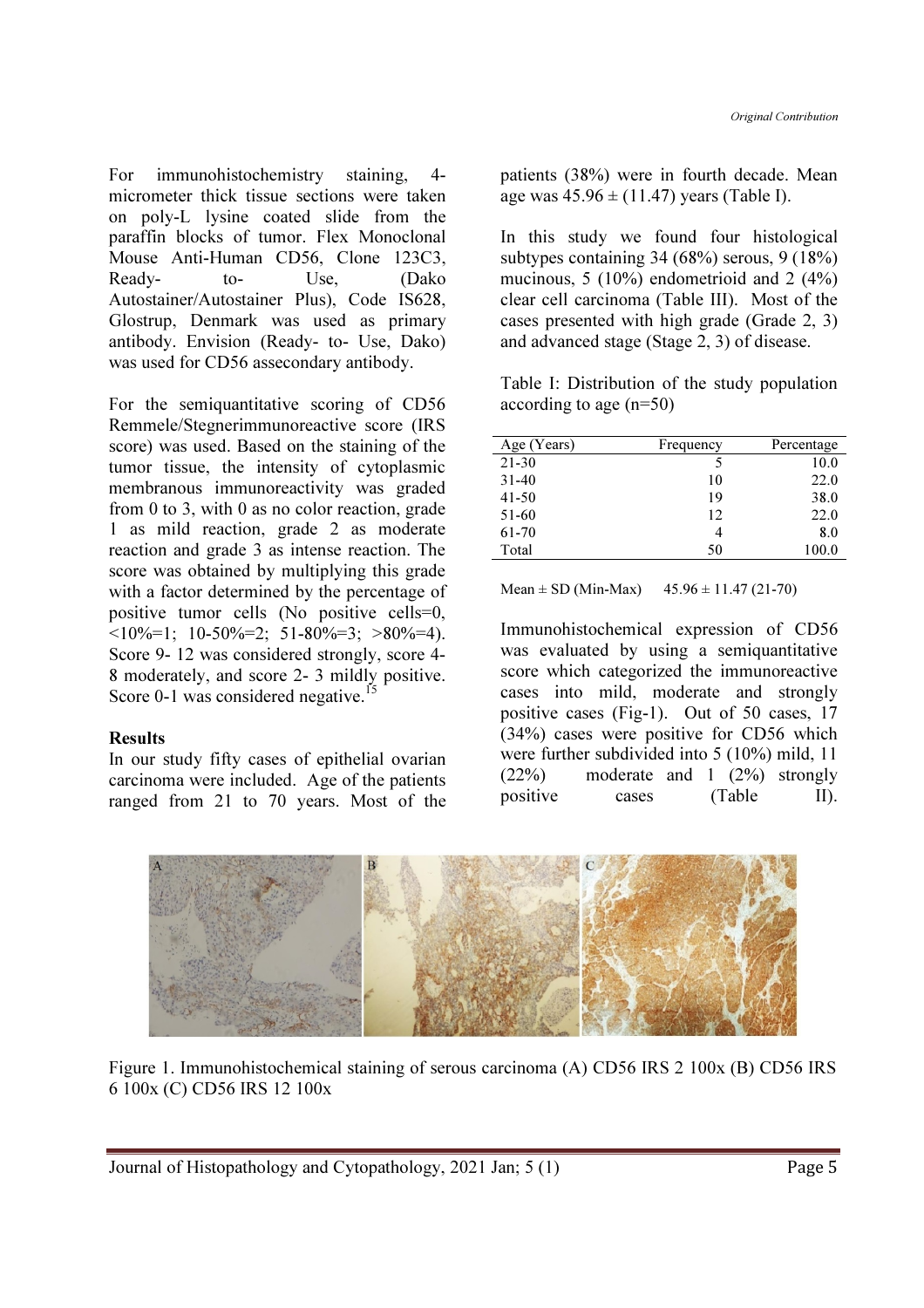Serous carcinoma showed the highest number of CD56 immunoreactivity (82.4%). We also observed that positive expression of CD56 had significant association with high grade  $(P=0.041)$  and advanced stage  $(P=0.015)$  of epithelial ovarian carcinomas (Table III). Only 2 tumors in grade 1 (66.7%), 5 tumors in grade 2 (71.4%) and 4 tumors in grade 3 (57.1%) showed at least moderate staining. Only one tumor in grade 3 (14.3%) showed strong staining. In case of staging only 1 tumor in stage 1 (50%), 2 tumors in stage 2 (66.7%) and 8 tumors in stage 3 (66.7%) showed at least moderate staining. Only one

tumor in stage 3 (8.3%) showed strong staining (Table III).

Table II: Distribution of the study population according to CD56 expression (n=50)

|                 |          | Number of |                     |
|-----------------|----------|-----------|---------------------|
| CD56 expression |          |           | patients Percentage |
| Positive        |          | 17        | 34.0                |
| $\bigcap$       | Mild     |           | 10                  |
| $\bigcap$       | Moderate | 11        | 22                  |
| $\circ$         | Strong   |           |                     |
| Negative        |          | 33        |                     |

Table III: Distribution of the study population according to variables with CD56 expression (n=50)

|                                                        | CD56 expression      |                   | P value | CD56 expression       |              |                   | P value |
|--------------------------------------------------------|----------------------|-------------------|---------|-----------------------|--------------|-------------------|---------|
| variables                                              | Positive<br>$(n=17)$ | Negative $(n=33)$ |         | Mild $(n=5)$ Moderate | $(n=11)$     | Strong<br>$(n=1)$ |         |
|                                                        | $n\frac{\%}{\ }$     | $n\frac{\%}{\%}$  |         |                       |              |                   |         |
| Age (in years)                                         |                      |                   |         |                       |              |                   |         |
| $Mean \pm SD$                                          | $48.12 \pm 8.70$     | $44.85 \pm 12.65$ | 0.345   |                       |              |                   |         |
| Median<br>Histological<br>diagnosis                    | 48.0                 | 44.0              |         |                       |              |                   |         |
| Serous carcinoma 14(82.4%)                             |                      | $20(60.6\%)$      | 0.118   | 5(35.71%)             | $8(57.14\%)$ | $1(7.14\%)$       | 0.370   |
| Mucinous<br>carcinoma                                  | $1(5.9\%)$           | $8(24.2\%)$       | 0.141   | $\boldsymbol{0}$      | $1(100\%)$   | $\mathbf{0}$      | 0.748   |
| Endometrioid<br>carcinoma                              | $2(11.8\%)$          | $3(9.1\%)$        | 0.999   | $\boldsymbol{0}$      | $2(100\%)$   | $\mathbf{0}$      | 0.539   |
| cell <sub>0</sub><br>Clear<br>carcinoma<br>WHO grading |                      | $2(6.1\%)$        | 0.542   | $\boldsymbol{0}$      | $\theta$     | $\mathbf{0}$      |         |
| Grade 1                                                | 3(17.6%)             | $14(42.4\%)$      |         | $1(33.3\%)$           | 2(66.7%)     | $\bf{0}$          |         |
| Grade 2                                                | 7(41.2%)             | 15(45.5%)         | 0.041   | 2(28.6%)              | $5(71.4\%)$  | $\mathbf{0}$      | 0.816   |
| Grade 3                                                | 7(41.2%)             | $4(12.1\%)$       |         | 2(28.6%)              | $4(57.1\%)$  | $1(14.3\%)$       |         |
| TNM Staging                                            |                      |                   |         |                       |              |                   |         |
| T1                                                     | $2(11.8\%)$          | 16(48.5%)         |         | $1(50\%)$             | $1(50\%)$    | $\mathbf{0}$      |         |
| T <sub>2</sub>                                         | 3(17.6%)             | 7(21.2%)          | 0.015   | $1(33.3\%)$           | 2(66.7%)     | $\boldsymbol{0}$  | 0.928   |
| T <sub>3</sub>                                         | 12(70.6%)            | 10(30.3%)         |         | 3(25%)                | 8(66.7%)     | $1(8.3\%)$        |         |

p value obtained by Chi-square test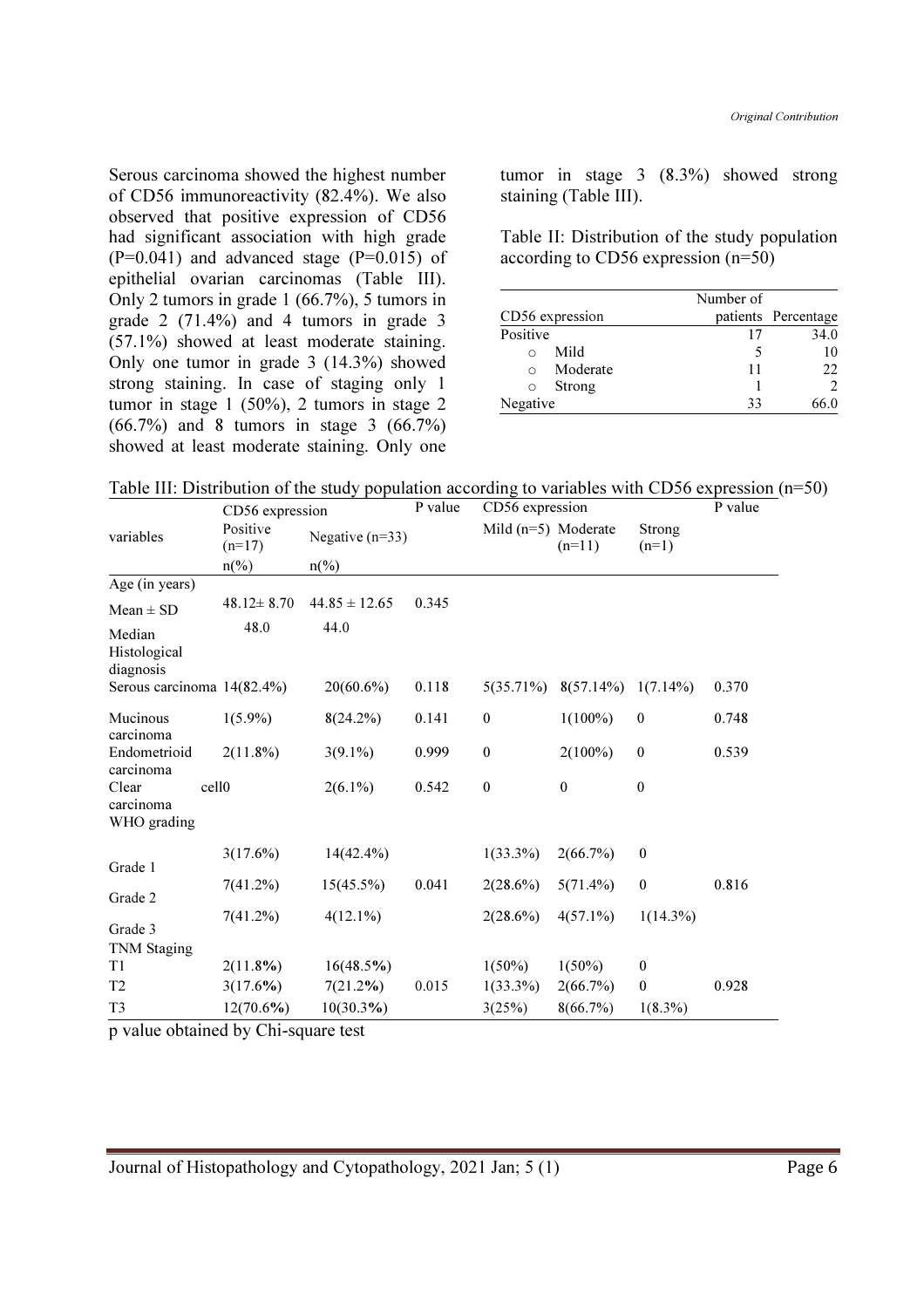

Figure 2. Photomicrograph showing a case of grade 2 serous adenocarcinoma (H&E X 100)



 Figure 3. Photomicrograph showing a case of grade 1 mucinousadenocarcinoma (H&E X 200)



Figure 4. Photomicrograph showing a case of grade 2 endometrioid carcinoma (H&E X 400)



 Figure 5. Photomicrograph showing a case of grade 2 clear cell carcinoma (H&E X 400)



Figure 6. Photomicrograph showing CD56 expression (score: 6) in grade 2 mucinous adenocarcinoma ( IHC X 400)



 Figure 7. Photomicrograph showing CD56 expression (score: 6) in grade 1 serous adenocarcinoma(IHC X 200)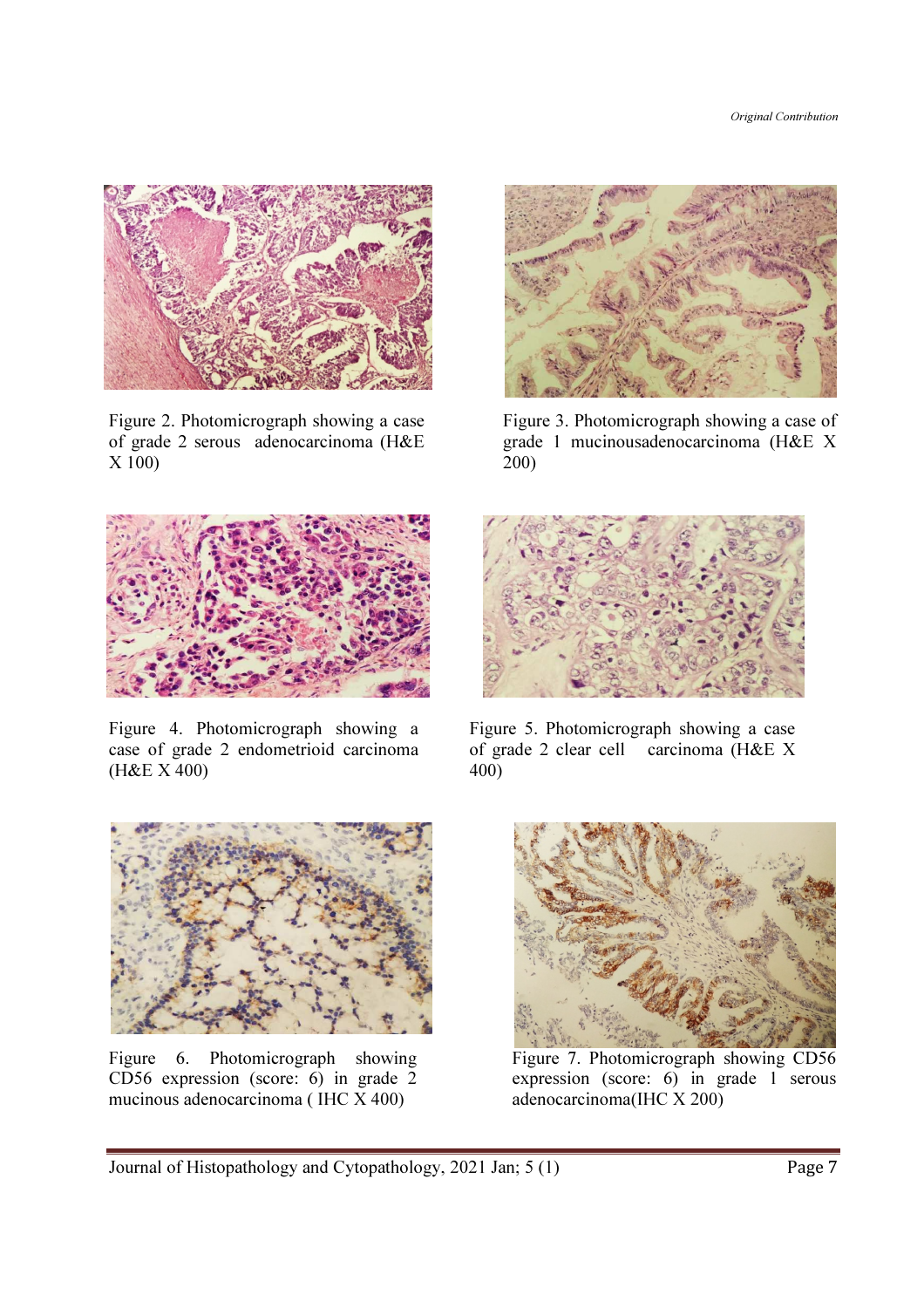#### Discussion

Epithelial ovarian carcinoma comprises 90% of ovarian malignancy which in most of the cases presents with advanced stage that leads to poor survival. In metastatic ovarian carcinoma, a close relationship has been found between adhesion molecules and tumor progression.<sup>4</sup> CD56 is an adhesion molecule that belongs to immunoglobulin gene superfamily. It has been documented that variable degree of CD56 expression occurs in different types of ovarian carcinomas.<sup>3</sup>

This cross sectional study was undertaken in a tertiary care hospital in Bangladesh to inquire into the pattern of expression of CD56 in EOC and correlate with histopathological grading & staging. A total 50 histopathologically diagnosed cases of EOC of any age group were included in this study. Patients with recurrent EOC and patients who received chemotherapy prior to surgery were excluded from the study.

Here in this study, we found that the age of the patients ranged from 21 to 70 years. Most of the cases (38.0%) were found to be in age group  $41-50$  years (median  $=45$ ). The mean age of the patients was  $45.96 \pm (11.47)$  years (Table I). The result is almost similar to the study done by Mondal et al. (2011), in India who reported that median age of presentation of ovarian malignancy was 48 years and maximum cases were in age group 41-50 years.<sup>16</sup> In another study, Janagam & Atla (2017) showed that most of the malignant ovarian tumors occurred above the age of 40 years.<sup>17</sup> The current study showed that patients from 41 to 50 years of age group were mostly positive for CD56 (47.1%). There was no significant association between age and CD56 expressions (Table III). Davidson et al., (2015) found in their study that mean age of patients was 63 years and it was unrelated to CD56 expression.  $^{13}$  But Bosmuller et al. (2017) observed that median

age was 68 years and there was a significant association between age and CD56 expression.<sup>3</sup>

We found four histological subtypes in our study. The most common subtype was serous carcinoma which was found to be in 34 (68%) cases followed by mucinous carcinoma which was in 9 (18%) cases. The other subtypes were endometrioid carcinoma and clear cell carcinoma which were present in 5 (10%) and 2 (4%) cases respectively (Table III). Bosmuller et al. (2017) found in their study that among 206 cases 76.69% of cases were serous carcinoma, 15.53% of cases were endometrioid carcinoma, 2.42% of cases were mucinous carcinoma and 5.33% of cases were clear cell carcinoma which is almost similar to our findings. $3$  In another study, Deeba et al. (2013) observed serous carcinoma in 57.1% of cases, mucinous carcinoma in 17.9% of cases and endometrioid carcinoma in 3.6% of cases. 18

The current study showed that out of 50 cases, 17 (34%) cases were positive for CD56. Among CD56 positive cases, 11 (22%) cases were moderately positive, 5 (10%) cases were weakly positive and only 1 (2%) case was strongly positive (Table II).Among 252 cases, Zecchini et al. (2011) observed positive CD56 expression in 60 (23.8%) cases.<sup>12</sup>Bosmuller et al. (2017) noticed positive CD56 expression in  $65\%$  cases.<sup>3</sup>

In this study, among 34 serous carcinoma cases, CD56 was positive in 14 (82.4%) cases. In case of 9 mucinous carcinomas, CD56 was positive in only 1 (5.9%) case. Among 5 endometrioid carcinomas CD56 was positive in 2 (11.8%) cases . No clear cell carcinoma cases stained positive for CD56 (Table III).Therefore, although number of cases varied in each subtype, maximum CD56 positive cases were found to be in serous

Journal of Histopathology and Cytopathology, 2021 Jan; 5 (1) Page 8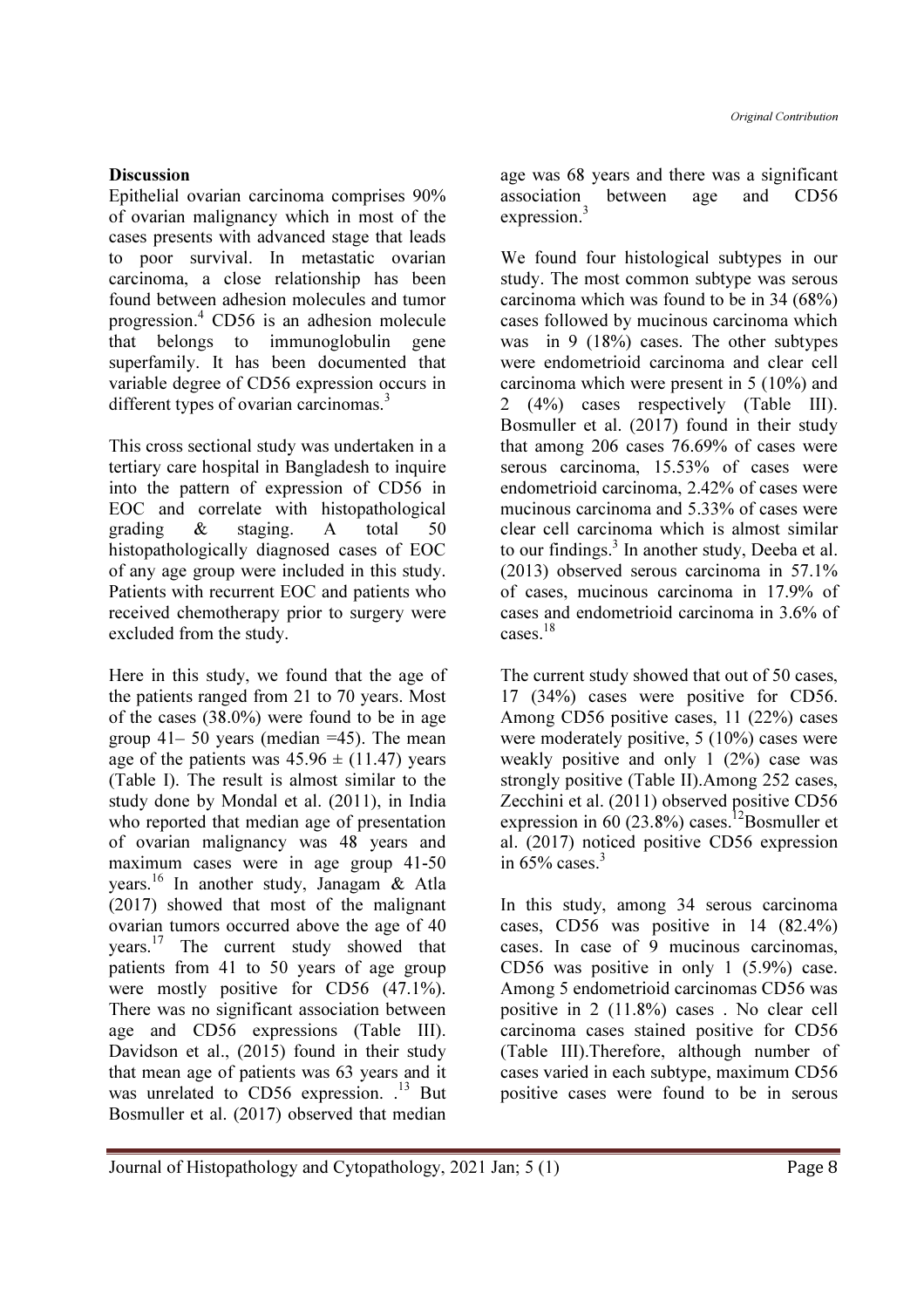carcinoma. This finding supports the study done by Bosmuller et al.  $(2017)$ .<sup>3</sup>

In this study, majority of the cases were moderately differentiated (grade 2) which were found to be in 22 (44%) cases. Grade 1 was present in 17 (34%) cases and grade 3 was present in 11 (22%) cases (Table III). Akhter et al. (2019) in Bangladesh reported that most of the malignant ovarian tumor (74%) were in grade 2 at the time of diagnosis.<sup>19</sup> But other studies noted that maximum ovarian malignancy presented with grade  $3^{3,12}$ 

Considering CD56 expression with WHO grading, the current study revealed that 7 (41.2%) positive cases were in grade 3 and 7 (41.2%) positive cases were in grade 2. The remainder 3 cases were in grade 1 accounting for 17.6%. On statistical analysis this difference was found to be significant  $(p=$ 0.041) (Table III). Bosmuller et al. (2017) observed that CD56 was significantly associated with high grade EOC especially in high grade serous carcinoma.<sup>3</sup> Similar findings were reported by Zecchini et al. (2011) and Cho et al. (2006).<sup>12,4</sup>

In present study we also observed that in grade 1, 1 (33.3%) case showed mild CD56 expression, 2 (66.7%) cases showed moderate CD56 expression with none of the cases showing strong CD56 expression. In grade 2, among 7 cases 2 (28.6%) cases showed mild CD56 expression and 5 (71.4%) cases showed moderate CD56 expression. In grade 3, among 7 cases 2 (28.6%) cases showed mild CD56 expression, 4 (57.1%) cases showed moderate CD56 expression and 1 (14.3%) case showed strong CD56 expression (Table III). Thus, we noticed that there was a trend for increasing staining intensity with higher grade which however was not statistically significant (p>0.05). But Bosmuller et al. (2017) noted that there was a significant

correlation between staining pattern of CD56 and grading.<sup>3</sup>

In present study maximum (44%) cases belonged to stage 3. Stage 1 was found to be in 18 (36%) cases and stage 2 was found to be in 10 (20%) cases. We observed that 12 (70.6%) CD56 positive cases were in stage 3, while 2 (11.8%) positive cases were in stage 1 and 3 (17.6%) positive cases were in stage 2. Therefore, stage 3 showed maximum number of CD56 positive cases than stage 1 and stage 2. The difference among three groups was statistically significant (p= 0.015) (Table III). This finding reflected some previous studies.<sup>3,4</sup> Some studies also reported that CD56 was an independent prognostic factor for patient survival. $3,13$ 

We also observed that in stage 1, one  $(50\%)$ case showed mild CD56 expression and one (50%) case showed moderate CD56 expression with none of the cases showing strong CD56 expression. In stage 2, among 3 cases 1 (33.3%) case showed mild CD56 expression and 2 (66.7%) cases showed moderate CD56 expression. In stage 3, among 12 positive cases 3 (25%) cases showed mild CD56 expression, 8 (66.7%) cases showed moderate CD56 expression and 1 (8.3%) case showed strong CD56 expression (Table III). Thus, we noticed that there was a trend for increasing staining intensity in higher stage, although the difference did not reach statistical significance. However, Bosmuller et al. (2017) found that there was a significant correlation between staining pattern of CD56 and staging. $3$ 

## Conclusion

The current study reveals that Bangladeshi patients present with epithelial ovarian carcinoma at an early age compared to western countries. Most of the tumors are in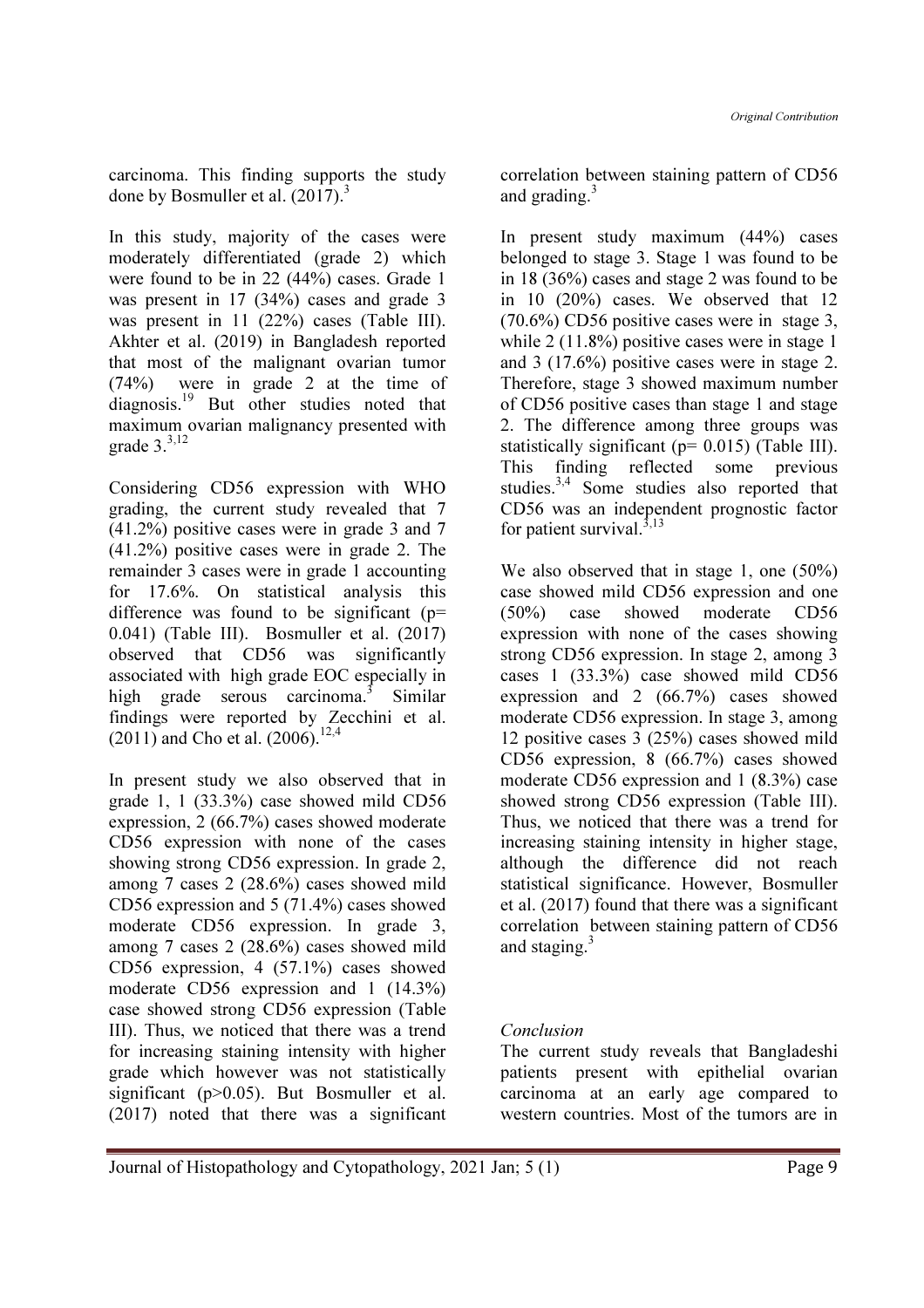high grade and advanced stage at the time of diagnosis. CD56 expression positively correlates with histopathological grading and staging. Although there is a trend for increasing staining intensity in higher grade and stage, the differences does not reach statistical significance. This may be due to smaller sample size. According to some previous studies CD56 expression has potential prognostic and therapeutic relevance which remains to be established. Therefore, further studies with larger sample size with patient follow up are recommended.

## References

- 1. World Ovarian Cancer Coalition. The World Ovarian Cancer Coalition Atlas: Global Trends in Incidence, Mortality and Survival. [Internet].[cited 2019 July 16]. Available from: https://worldovariancancercoalition.org/w p-content/uploads/2018/10/ [Accessed 16 July 2019].
- 2. Global cancer observatory. Bangladesh[Internet].[cited 2019 Nov 17]. Available from: https://gco.iarc.fr/today/data/factsheets/po pulations/50-bangladesh-fact-sheets.pdf [Accessed 17 November 2019].
- 3. Bosmuller H, Wagner P, Pham DL, et al. CD56 (Neural cell adhesion molecule) Expression in Ovarian Carcinomas. Int J Gynecol Cancer. 2017; 27(2):239-245. doi: 10.1097/IGC.0000000000000888.
- 4. Cho EY, Choi Y, Chae SW, et al. Immunohistochemical study of the expression of adhesion molecules in ovarian serous neoplasms. Pathol Int. 2006;56(2):62-70. doi: 10.1111/j.1440- 1827.2006.01925.x.
- 5. Zeromski J, Nyczak E, Dyszkiewicz W. Significance of cell adhesion molecules, CD56/NCAM in particular, in human tumor growth and spreading. Folia Histochem Cytobiol. 2001; 39(2):36– 37.
- 6. HinsbyAM,Berezin V and Bock E. Molecular mechanisms of NCAM function. Front Biosci. 2004; 9:2227- 2244. doi: 10.2741/1393.
- 7. Shah MH, Lorigan P, O'Brien ME, et al. Phase I study of IMGN901, a CD56 targeting antibody-drug conjugate, in patients with CD56-positive solid tumors. Invest New Drugs. 2016; 34:290-299. doi: 10.1007/s10637-016-0336-9.
- 8. Guo W, Xing C, Dong A, et al. Numbers and cytotoxicities of  $CD3 + CD56+ T$ lymphocytes in peripheral blood of patients with acute myeloid leukemia and acute lymphocytic leukemia. Cancer Biol Ther. 2013; 14(10):916–921. doi: 10.4161/cbt.25938.
- 9. Roy DC, Ouellet S, Le Houillier C, et al. (1996) Elimination of neuroblastoma and small-cell lung cancer cells with an antineural cell adhesion molecule immunotoxin. J Natl Cancer Inst. 1996;21(88):1136-45.
- 10. Kurokawa M, Nabeshima K, Akiyama Y, et al. CD56: a useful marker for diagnosing Merkel cell carcinoma. J Dermatol Sci. 2003;31(3):219–224. doi: 10.1016/s0923-1811(03)00029-x.
- 11. Ohishi Y, Kaku T, Oya M, et al. CD56 expression in ovarian granulosa cell tumors, and its diagnostic utility and pitfalls. Gynecol Oncol. 2007; 107(1):30- 38. doi: 10.1016/j.ygyno.2007.05.020.
- 12. Zecchini S, Bombardelli L, Decio A, et al. The adhesion molecule NCAM promotes ovarian cancer progression via FGFR signalling. EMBO Mol Med. 2011;3:480- 494. doi: 10.1002/emmm.201100152.
- 13. Davidson B, Holth A, Hellesylt E, et al. The clinical role of epithelialmesenchymal transition and stem cell markers in advanced-stage ovarian serous carcinoma effusions. Hum Pathol. 2015;46:1-8. doi:10.1016/j.humpath.2014.10.004.

Journal of Histopathology and Cytopathology, 2021 Jan; 5 (1) Page 10